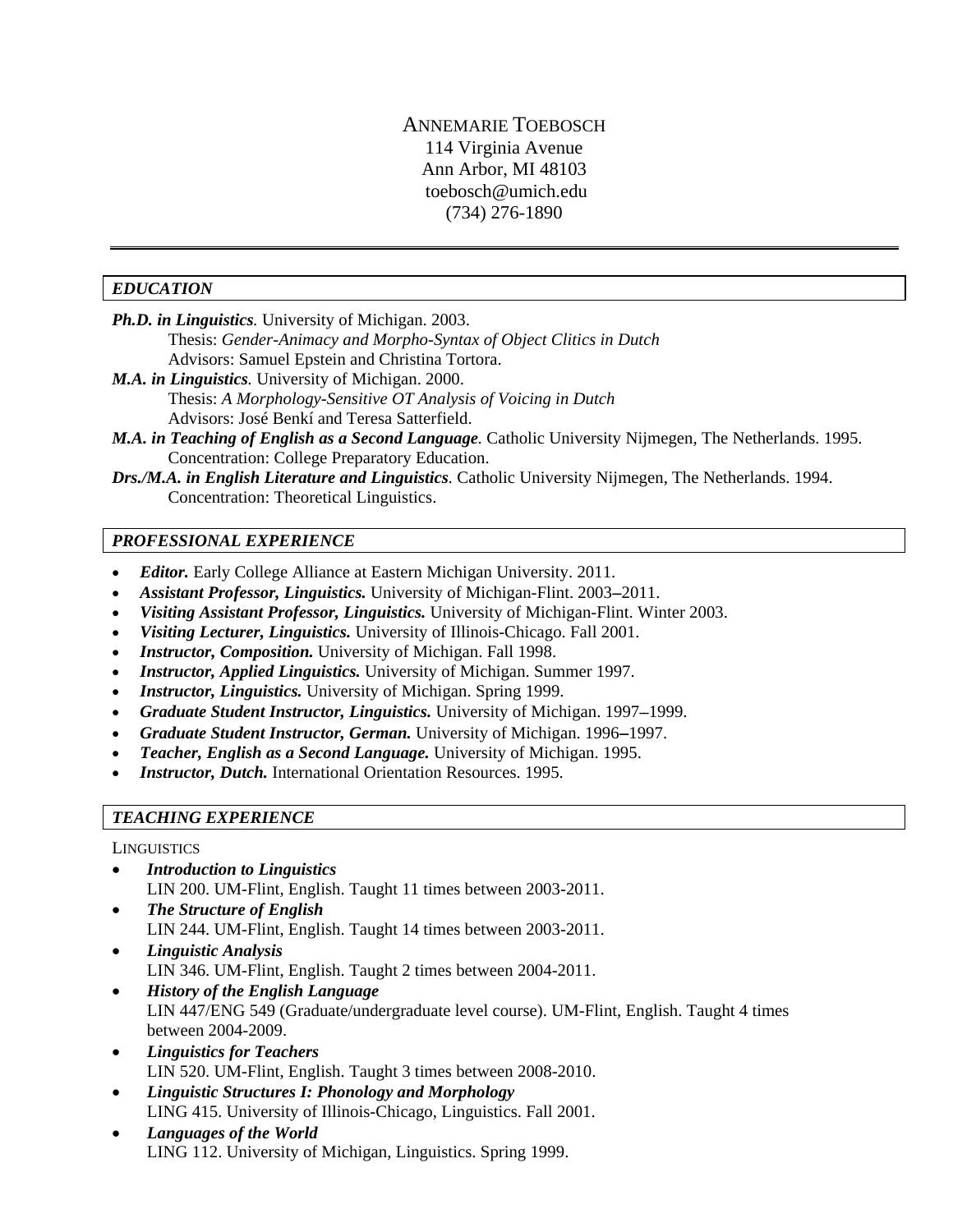LANGUAGE

- *English as a Second Language Writing Lab* University of Michigan, English Language Institute. Spring/Summer 1997.
- *German 101 (Graduate Student Instructor; Monica Dressler instructor)* University of Michigan, Germanic Languages and Literatures. 1996-1997.
- *ESL Beginning Conversation* University of Michigan, Family Housing Language Program. 1995-1996.
- *ESL Intermediate Conversation* University of Michigan, Family Housing Language Program. 1995-1996.

**COMPOSITION** 

- *Writing about Language* LIN 306/ENG 588 (Graduate/undergraduate level course). UM-Flint, English. Developed and taught 3 times between 2006-2010.
- *Thinking and Writing about Language* ENG 125. Developed as a Sweetland Fellow, and taught at University of Michigan, English. Fall 1998.

COURSE IN DEVELOPMENT

*The Netherlands: country of polyglots* (study-abroad course, fully developed, not yet taught).

FACULTY-SPONSORED UNDERGRADUATE RESEARCH

 *Language Acquisition: A paradox of concordance***.**  Jeffrey Ruth. Paper presented at the Meeting of The Minds. University of Michigan-Dearborn. 2006.

# *GUEST LECTURES & WORKSHOPS*

DUTCH AND DUTCH CULTURE

- *Space: a Dutch Perspective.* Guest lecture developed for and presented in a University of Michigan-Flint Honors Program course. 2006.
- *Dutch 101: Phonetics.* Guest lecture developed for and presented multiple times in FRN/GER/LIN/SPN 360 (Comparative Phonetics). University of Michigan-Flint.
- *Immersed in Dutch*. Guest lecture developed for and presented multiple times in EDU/FRN/GER/SPN 365 (Teaching of Foreign Languages in Middle and Secondary Schools). University of Michigan-Flint.

**LINGUISTICS** 

- *Linguistics Goes to High School*. Workshop co-developed and given at the *Early College Alliance*. Eastern Michigan University. With Anne Curzan. 2010.
- *Linguistic Scholarship.* Guest lecture developed for and presented in ENG 500 (English Studies: Issues and Methods). University of Michigan-Flint. 2010.
- *Ebonics in the Classroom*. Workshop given at the *Washtenaw Literacy Council Power Tutoring Workshop*. Washtenaw Community College. 2009.
- *African American English: Language or Dialect?* Workshop given at a meeting of the *Loyal Opposition to the Status Quo, Inc*. Washtenaw Community College. 2008.

ESL

- *The Use of L1 in the ESL Classroom*. Workshop given at the *ESL Program of the Uptown Family Learning Center*. Chicago. 2000.
- *Teaching Grammar*. Workshop given at the *ESL Program of the Uptown Family Learning Center*. Chicago. 2000.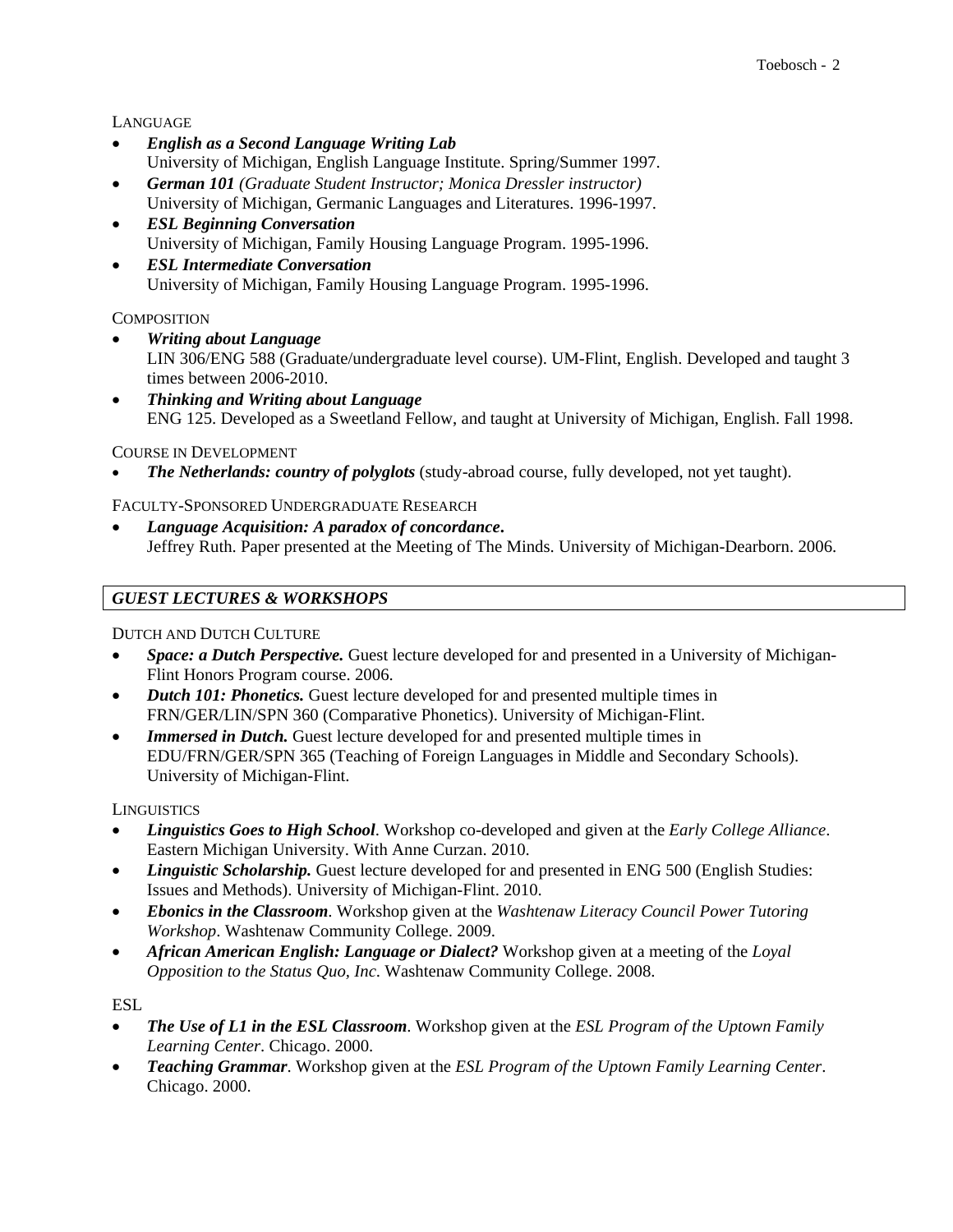# *ORGANIZATIONAL EXPERIENCE*

## EVENT ORGANIZER

- *Guest Speaker Event on the Complexities of Minority Language Status in The Netherlands vs. Belgium***.**  Speaker: Dr. Hamans from the University of Amsterdam. University of Michigan. October 2010.
- *Sigma Tau Delta Honors Society Information Table at the 2010 Welcome Back Picnic Student Organization Fair.* University of Michigan. September 2010.
- *Workshop on Connectionism*. University of Michigan. December 1998.

### EVENT CO-ORGANIZER

- *40th Meeting of the Michigan Linguistics Society*. University of Michigan-Flint. October 2010.
- *Induction Ceremony of Eta Kappa Chapter of Phi Beta Delta International Honor Society*. Winter 2010.
- *34th Meeting of the Michigan Linguistics Society*. University of Michigan-Flint. October 2004.
- *29th Linguistic Symposium on Romance Languages*. University of Michigan. April 1999.
- *4th Mid-Continental Workshop on Phonetics and Phonology*. University of Michigan. October 1998.

TEACHING CIRCLE ORGANIZER AND FACILITATOR

*Flint Linguistics Group Teaching Circle*. University of Michigan-Flint. 2003–2004.

### *PROFESSIONAL SERVICE & ADMINISTRATIVE EXPERIENCE*

EARLY COLLEGE ALLIANCE AT EASTERN MICHIGAN UNIVERSITY

*Editor of the ECA @ EMU Policies and Procedures Manual*. 2011.

UNIVERSITY OF MICHIGAN-FLINT

- Committee to Revise the Academic Standards Handbook**.** College of Arts and Sciences. 2010–2011.
- College of Arts and Sciences Committee on Academic Standards. College of Arts and Sciences. 2010–2011.
- Master of Arts in English Admissions Committee. English Department. 2008–2011.
- International Global Studies Core Faculty. 2006-2011.
- *Ad hoc Committee to Revise Departmental Policies for Online Teaching*. English Department. 2010.
- *Executive Board of Eta Kappa Chapter of Phi Beta Delta International Honor Society*. 2010.
- *Honors Council*. 2010.
- *Honors Program Scholarship Competition*. 2010.
- *Study Abroad Committee of the International Global Studies Core Faculty*. 2010.
- *Faculty Advisor for Sigma Tau Delta*. English Department. Fall 2010.
- Ad hoc Office Assignment Committee. English Department. 2006–2007.
- Assessment Committee. English Department. 2005-2007.
- *Developer of Peer Observation Sheet* (used in teaching observations). English Department. 2006.
- *Nominating Committee*. College of Arts and Sciences. 2009.

#### SERVICE TO PROFESSION (LINGUISTICS)

#### President:

• Michigan Linguistics Society. 2003-2004.

#### Professional Reviews:

- *True Grammar*. Publishing company: Thomson/Wadsworth. Fall 2006. (review of textbook)
- *German-language islands: Generative and structural approaches*. Putnam, Michael (ed.) (Studies in Language Companion Series) Amsterdam/Philadelphia: John Benjamins. Summer 2009. (peer review of two articles in a collection)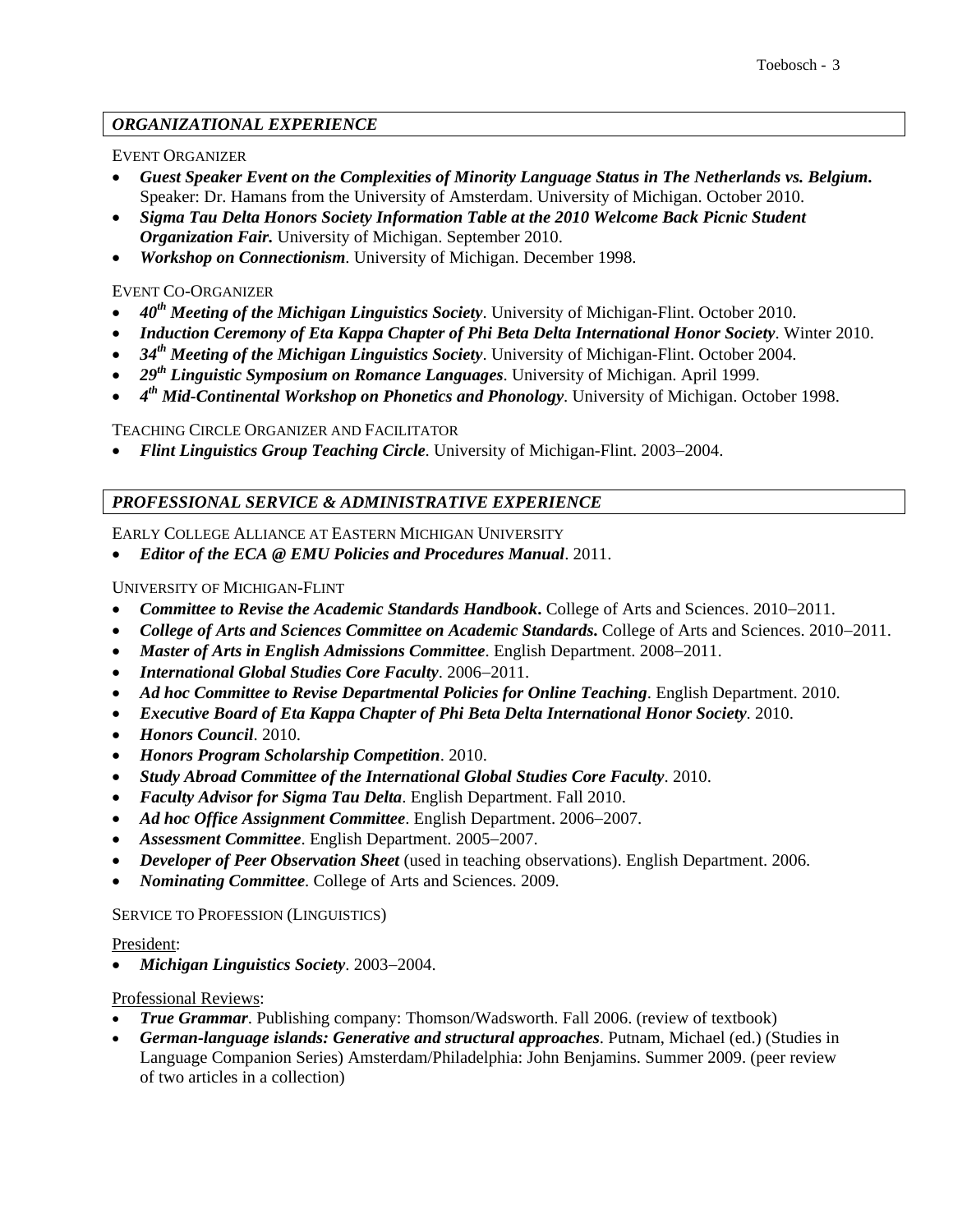## *SCHOLARLY WORK*

#### PEER-REVIEWED PUBLICATIONS

- *Plautdietsch gender: between Dutch and German.* 2011. In: Putnam, Michael (ed.) German-language islands: Generative and structural approaches. (Studies in Language Companion Series) Amsterdam/Philadelphia: John Benjamins. (peer-reviewed article in a collection)
- *Multilingualism in Brussels: 'I'd rather speak English'.* 2008. *Journal of Multicultural and Multilingual Development* 29, Issue 2: 154-169. Clevedon: Multilingual Matters. Co-author: Paul O'Donnell. (peer-reviewed journal article)
- *A feature-geometry of gender and animacy: The case of deficient pronouns in Dutch.* 2007. *MorphOn*, 1-36. Was published online at: www.morphologyonline.com. (peer-reviewed journal article)

WORKS IN PROGRESS

- *Feature-Geometry, Structural Deficiency, and Movement: The Gender-Animacy of Dutch Pronouns.* To be submitted to the Journal of Germanic Linguistics.
- *The Stability of Argument Structure (or lack thereof): The Causative-Inchoative Alternation in Henderson, NE Plautdietsch.* To be submitted to the Southwest Journal of Linguistics. Co-author: Michael Putnam.

#### CONFERENCE PROCEEDINGS

- *Clitic animacy in Dutch ECM constructions.* 2002. Andronis, M., C. Ball, H. Elston and S. Neuvel (eds.), CLS 37: The Main Session. Papers from the  $37<sup>th</sup>$  Meeting of the Chicago Linguistic Society. Vol. 1. Chicago: Chicago Linguistic Society.
- REFEREED CONFERENCE PRESENTATIONS
- *Hybrid Gender in Dutch and Plautdietsch: A purely semantic analysis.* Paper accepted for presentation at the German Linguistics Annual Conference GLAC). Milwaukee. April-May, 2010. This initial stage of a book project is part of cross-linguistic analysis of hybrid gender and animacy.
- *The causative-inchoative alternation in Plautdietsch: Structural maintenance and shift in a bilingual community.* Paper presented at the Mid-America Linguistics Conference (MALC). University of Missouri. October, 2009 (with Michael Putnam).
- *Gender in Plautdietsch: Nominal and pronominal structure in a language of Mennonite immigrants in the Americas.* Paper presented at the Topics in Germanic Linguistics and Philology session of the convention of the Modern Language Association. San Francisco. December, 2008.
- *Clitic animacy in Dutch ECM constructions.* Paper presented at the  $37<sup>th</sup>$  Annual Meeting of the Chicago Linguistics Society. University of Chicago. April, 2001.
- *A morphological hierarchy for voicing in Dutch.* Paper presented at the Wisconsin Germanic Studies Graduate Student Conference. University of Wisconsin-Madison. March, 2000.
- *The phonology of English loanwords in Dutch.* Paper presented at the 3<sup>rd</sup> Mid-Continental Workshop on Phonetics and Phonology (MCWOP). Indiana University. October, 1997.

#### INVITED PRESENTATIONS

- *Bare pronouns: Evidence from the syntax of animacy in Dutch.* Presentation given in the Department of Linguistics, University of Michigan. November, 2009.
- *Gender in Plautdietsch: Nouns structure in a language of Mennonite immigrants in the Americas.* Colloquium given in the College of Arts and Sciences, University of Michigan-Flint, October, 2006.
- *Optimality theory and obstruent voicing in Dutch.* Presentation given in the Flint Linguistics Group, University of Michigan-Flint. October, 2003.
- *The gender-animacy of Dutch clitics.* Presentation given in the Flint Linguistics Group, University of Michigan-Flint. January, 2003.
- *Clitics and animacy in Dutch ECM constructions.* Presentation given in the Department of Linguistics, Michigan State University. November, 2000.
- *A morphology-sensitive OT analysis of voicing in Dutch.* Presentation given in the Department of Linguistics, Michigan State University. March, 1999.
- *A connectionist model of voicing in Dutch.* Colloquium given at the Workshop on Connectionism, Department of Linguistics, University of Michigan. December, 1998.